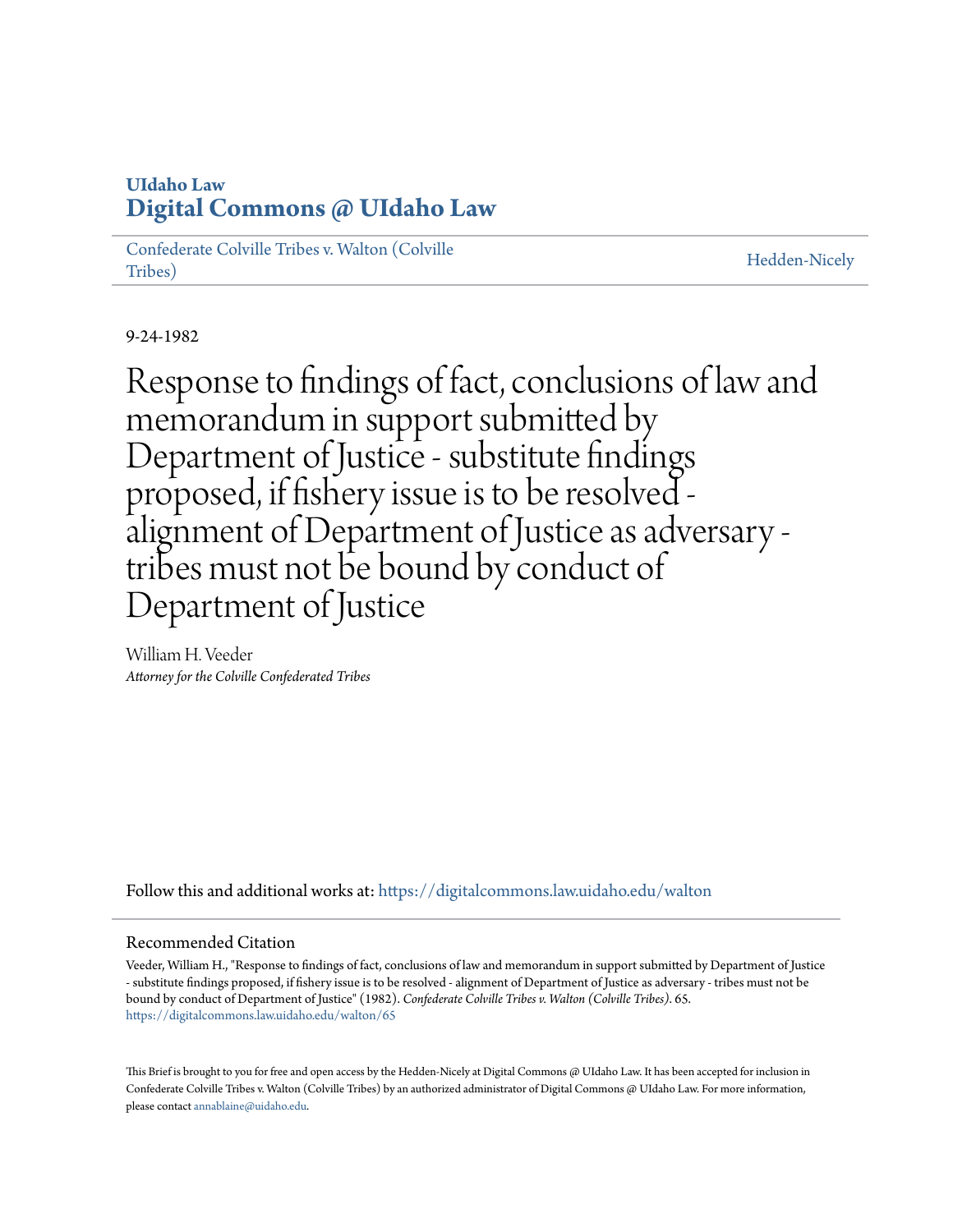| ı<br>2 | UNITED STATES DISTRICT COURT<br>EASTERN DISTRICT OF WASHINGTON                                                                                                                       |                                                                               |
|--------|--------------------------------------------------------------------------------------------------------------------------------------------------------------------------------------|-------------------------------------------------------------------------------|
| 3      | COLVILLE CONFEDERATED TRIBES,                                                                                                                                                        |                                                                               |
| 4      | Plaintiffs,                                                                                                                                                                          |                                                                               |
| 5      | VS.                                                                                                                                                                                  | Civil No. 3421                                                                |
| 6      | BOYD WALTON, JR., et ux, et al.,                                                                                                                                                     |                                                                               |
| 7      | Defendants,                                                                                                                                                                          | <b>FILED IN THE</b>                                                           |
| 8      | STATE OF WASHINGION,                                                                                                                                                                 | <b>U. S. DISTRICT COURT</b><br><b>Eastern District of Washington</b>          |
| 9      | Defendant/Intervenor.                                                                                                                                                                | SEP 24 1982                                                                   |
| 10     |                                                                                                                                                                                      | J. R. FALLAUIST, Clerk                                                        |
| 11     | UNITED STATES OF AMERICA,                                                                                                                                                            | <b>Deputy</b>                                                                 |
| 12     | Plaintiff,                                                                                                                                                                           |                                                                               |
| 13     | VS.                                                                                                                                                                                  | Civil No. 3831                                                                |
| 14     | WILLIAM BOYD WALTON, et ux, et al.,<br>and THE STATE OF WASHINGTON,                                                                                                                  |                                                                               |
| 15     | Defendants.                                                                                                                                                                          |                                                                               |
| 16     |                                                                                                                                                                                      |                                                                               |
| 17     | RESPONSE TO FINDINGS OF FACT, CONCLUSIONS OF LAW AND<br>MEMORANDUM IN SUPPORT SUBMITTED BY DEPARTMENT OF JUSTICE<br>SUBSTITUTE FINDINGS PROPOSED, IF FISHERY ISSUE IS TO BE RESOLVED |                                                                               |
| 18     |                                                                                                                                                                                      |                                                                               |
| 19     |                                                                                                                                                                                      | ALIGNMENT OF DEPARTMENT OF JUSTICE AS ADVERSARY                               |
| 20     |                                                                                                                                                                                      |                                                                               |
| 21     | TRIBES MUST NOT BE BOUND<br>BY CONDUCT OF DEPARTMENT OF JUSTICE                                                                                                                      |                                                                               |
| 22     |                                                                                                                                                                                      | There is being forced upon the Colville Confederated Tribes, over their       |
| 23     | strenuous objections, the unwanted, rejected and highly questionable represen-                                                                                                       |                                                                               |
| 24     | tation by the Department of Justice in the case of United States v. Walton.                                                                                                          |                                                                               |
| 25     |                                                                                                                                                                                      | Objective of the Department of Justice -- violation of the Tribes' rights --  |
| 26     | is manifested from the background of the case of United States v. Walton.                                                                                                            |                                                                               |
| 27     |                                                                                                                                                                                      | That case was initiated with the primary objective of seizing and taking from |
| 28     | the Colville Confederated Tribes the jurisdiction, control, management and,                                                                                                          |                                                                               |
| 29     | indeed, title of the Tribes' rights to the use of water within the Colville                                                                                                          |                                                                               |
| 30     | Indian Reservation. Antecedent to the initiation of the case of United States                                                                                                        |                                                                               |
| 31     |                                                                                                                                                                                      | v. Walton, the Department of Justice said this to Mr. Robert M. Sweeney, who  |
| 32     |                                                                                                                                                                                      |                                                                               |
|        |                                                                                                                                                                                      |                                                                               |

 $\overline{\mathcal{D}}$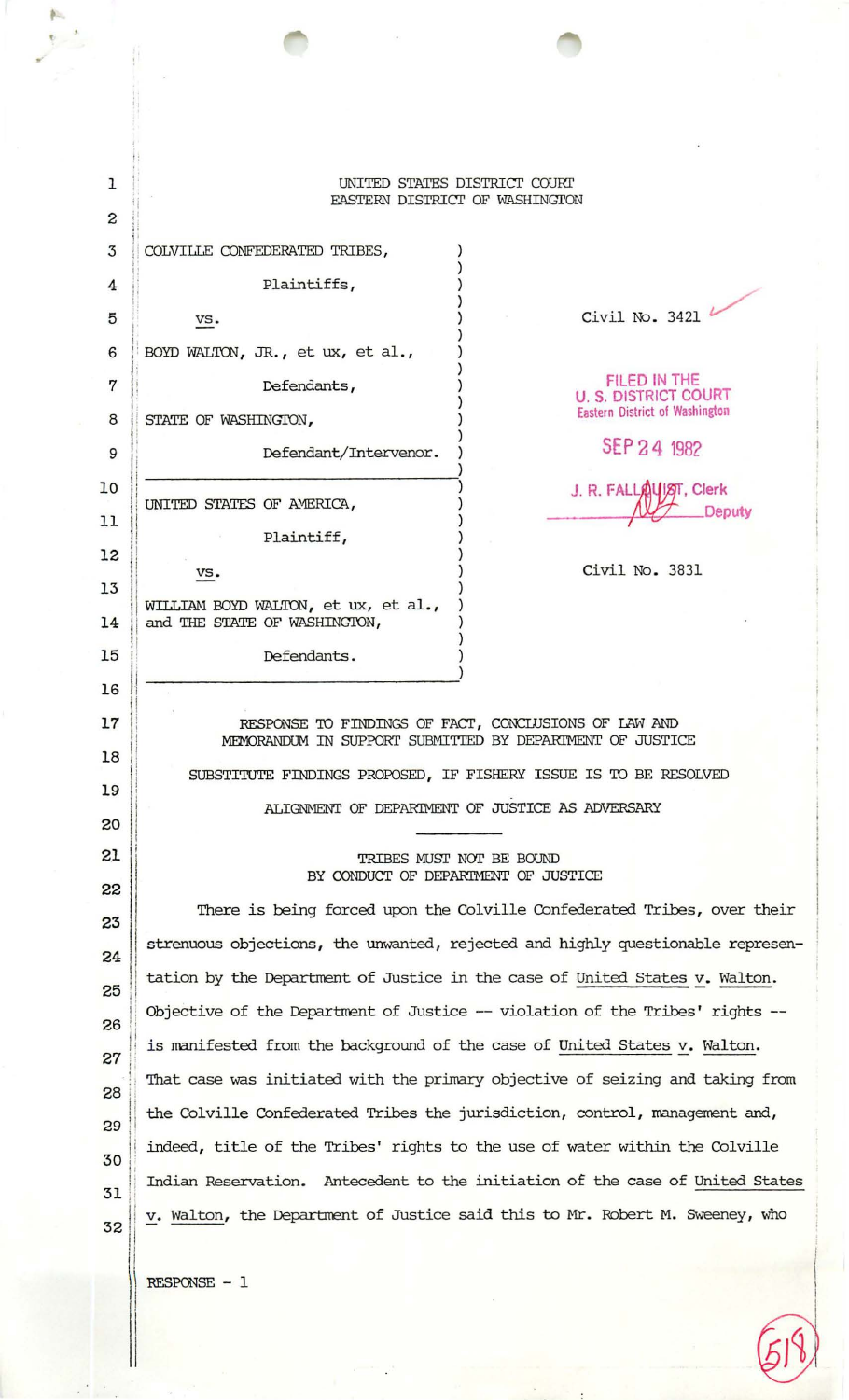| $\mathbf{r}$     | presently represents that Department here:                                                                                                              |  |
|------------------|---------------------------------------------------------------------------------------------------------------------------------------------------------|--|
| $\mathbf{2}$     | It is the position of the United States [the Depart-<br>ment of Justice purports to be the United States]                                               |  |
| 3                | that the Secretary of the Interior has the exclusive                                                                                                    |  |
| 4                | jurisdiction to [a] control and [b] administer the<br>allocation of waters on tribal, allotted and formerly                                             |  |
| 5                | allotted lands of the Colville Reservation pursuant<br>to the authority vested in the Secretary under 25                                                |  |
| 6                | U.S.C. Sec. 381. 1/                                                                                                                                     |  |
| 7                | In rejecting the Tribes' request for assistance against the State of                                                                                    |  |
| 8                | Washington, which had intervened on behalf of the Defendants Waltons, the                                                                               |  |
| $\boldsymbol{9}$ | Department of Justice rationalized as follows:                                                                                                          |  |
| 10               | We have decided, however, not to intervene because<br>the complaint filed on behalf of the Tribes does                                                  |  |
|                  | not, in our opinion, raised [sic] the issue which                                                                                                       |  |
| 11               | must be addressed to obtain a judicial determination<br>in this controversy i.e. the authority of the                                                   |  |
| 12               | Secretary of the Interior to determine the alloca-<br>tion of water on Indian Lands. 2/                                                                 |  |
| 13               | It is a matter of record that the representatives of the Department of                                                                                  |  |
| 14               | Justice have vigorously adhered to that erroneous concept. In clear violation                                                                           |  |
| 15               | of 25 U.S.C. 381, providing for a just and equal distribution of water "among"                                                                          |  |
| 16               | the Indians" residing on the Colville Indian Reservation, the Justice Depart-                                                                           |  |
| 17 <sup>7</sup>  |                                                                                                                                                         |  |
| 18               | ment has, in gross error, espoused the amendment of that Act by executive and                                                                           |  |
| 19               | judicial fiat to include non-Indians.                                                                                                                   |  |
| 20               | At all times, the Department of Justice has, in complete error, declared                                                                                |  |
| 21               | that the Secretary of Interior could allocate to the Defendants Waltons rights                                                                          |  |
| 22               | to the use of water. The Department's prayer for relief included this                                                                                   |  |
| 23               | language:                                                                                                                                               |  |
| 24               | Wherefore, plaintiff [Justice Department] prays<br>judgment against defendants as follows:                                                              |  |
| 25               | (1) that the Defendants Walton be enjoined<br>$\mathbf{r}$                                                                                              |  |
| 26               | from diverting water from the aforementioned un-<br>named creek in any amount of excess of that                                                         |  |
| 27               | authorized by the Secretary of the Interior. 3/                                                                                                         |  |
| 28               |                                                                                                                                                         |  |
| 29               | March 6, 1973 letter to Assistant United States Attorney, Spokane, from<br>1/<br>Assistant Attorney General, Land & Natural Resources Division, Depart- |  |
| 30               | ment of Justice, Washington, D.C., at p. l.                                                                                                             |  |
| 31               | Ibid., at $p. 2.$<br>$\frac{2}{}$                                                                                                                       |  |
| 32               | Complaint filed March 15, 1973, by the Department of Justice, p. 4.<br>$\frac{3}{2}$                                                                    |  |
|                  | RESPONSE $-2$                                                                                                                                           |  |
|                  |                                                                                                                                                         |  |
|                  |                                                                                                                                                         |  |

 $\mathbf{I}$ 

 $\label{eq:2} \frac{1}{2} \left( \frac{1}{2} \right)^2 \left( \frac{1}{2} \right)^2$ 

 $\hat{\mathcal{A}}$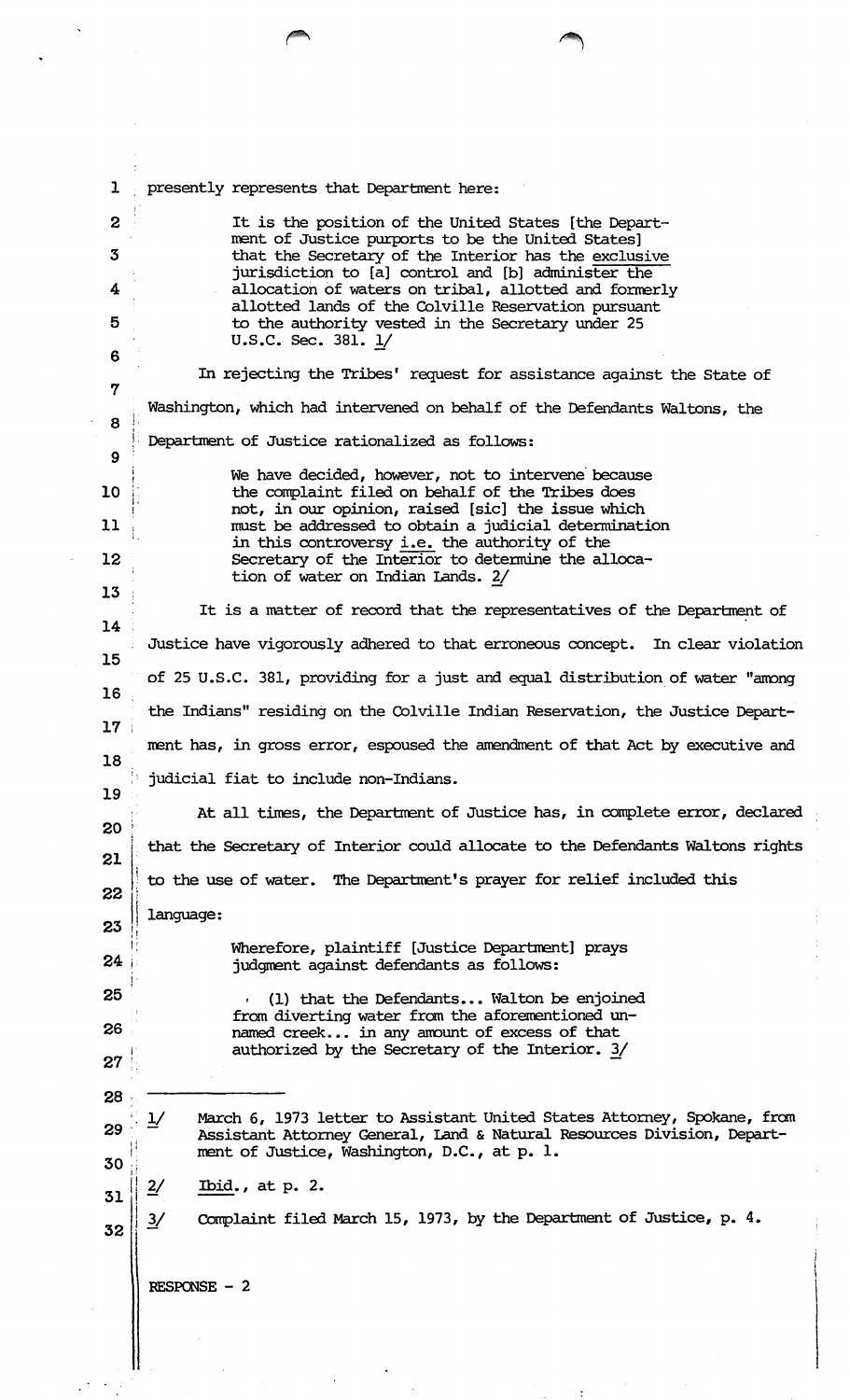$\mathbf{I}$ i. i:  $\overline{2}$  $\mathop{||}\limits_{\mathop{||}\limits_{\mathop{||}\limits_{\mathop{||}\limits{}}}}$ 3 <sup>i</sup> !I i.  $\boldsymbol{4}$ j i:  $5$ i: Astounding aspect of that prayer for relief is that the Secretary of Interior has never promulgated rules and regulations pursuant to 25 u.s.c. 381. An additional astounding aspect in these proceedings is that the Department of Justice filed with this Court a statement that rules and regulations would be forthcoming in a short period of time -- that was in 1978.

 $6$ ,. L  $7$ j· 8 <sup>I</sup> <sup>~</sup>1  $\boldsymbol{9}$ :. I; I i. 10 <sup>1</sup> The explicit language that the just and equal distribution of water must be "among the Indians" residing on the western reservations, coupled with fear of the power of the white man, who consistently disregards the law, has rendered the Secretary impotent. There have been no rules and regulations issued at this time.

<sup>11</sup>l  $\prod_{i=1}^{n}$ 12 I <sup>13</sup>I **14** ll Irrespective of the explicit language of 25 u.s.c. 381, the Department of Justice, in the Adair case, while simultaneously appearing in this Court purportedly on behalf of the Colville Confederated Tribes, took the following position:

> Non-Indian purchasers are entitled to only as much water (1) as their Indian predecessors actually used for irrigation and darestic purposes when the land was conveyed, and (2) as the non-Indian purchaser 'might with reasonable diligence place under irrigation. • \*\*\* After the 'reasonable diligence' period, the non-Indian purchasers are subject to the doctrine of prior appropriation. 4/

20 21 22 .23 24 251 26 l' 27 I• ·lj 281: li The Tribes are necessarily appalled that the gross amorality of the Department of Justice can be forced upon than under the circumstances. The Tribes' consternation is underscored by this sequence: On June 6, 1980, the Court of Appeals for the Ninth Circuit adopted the Tribes' position in regard to  $25$  U.S.C.  $381 -$  later withdrawn  $-$  and stated that: Termination or diminution of Indian rights requires express legislation or a clear inference of Congressional intent gleaned from the surrounding circumstances and legislative history. \*\*\* The Allotment Act does not provide for the transfer of Indian water rights to non-Indian allotment purchasers. \*\*\* Therefore, Congress could not have intended to provide for the transfer of reserved rights. 5/ a:-------

29 30

 $\mathbf{i}$ 

 $\mathbf{r}$  :

i I ll <sup>~</sup>:

I'

**15** I ļ.

<sup>16</sup>i  $\begin{array}{c} 16 \\ 17 \end{array}$ 

<sup>18</sup>l !!<br>!! j 19

31

32

4/ United States v. Adair, 478 F .Supp. 336, 342 (U.s .D.C. Ore. 1979) •

 $\frac{5}{2}$ See, withdrawn June 6, 1980 Opinion of the Court of Appeals for the Ninth Circuit in these proceedings.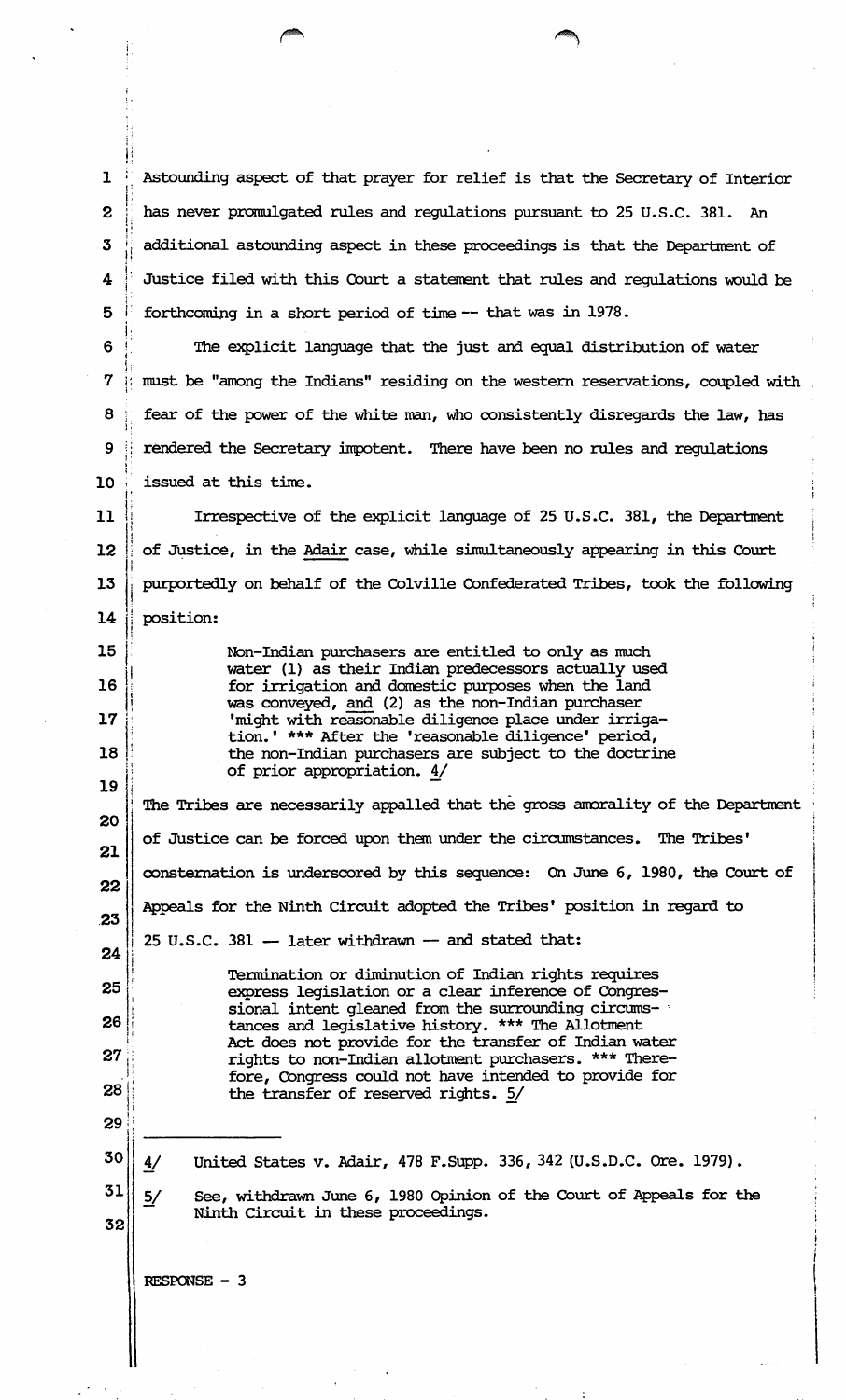1 In support of that conclusion, which is eminently correct, the Court of 2 Appeals, in a footnote, said this: 3 25 U.S.C. §381 (1976). This provision implies that water rights were held in federal trust and 4 not allotted. 6/ 5 A year later, June 1, 1981, citing exactly the same authorities, the 6 Court of Appeals withdrew its first opinion, reversed itself and stated that: 7 Upon careful consideration, we conclude this principle supports the proposition that an Indian 8 allottee may sell his right to reserved water. 7/ 9 As stressed by the Tribes' in their September 14, 1982 Analysis, the 10 Court of Appeals gratuitously undertook, without evidence before it, to !' 11 is declare, in gross error, that waters in short supply can be allocated on the I I! 12  $\parallel$  basis of irrigable acreage in the watershed.  $\frac{8}{ }$  The Court of Appeals stated: 13 L **14** 15 This follows from the provision for an equal and just distribution [see, 25 U.S.C. 381] of water needed for irrigation. 9/ Not only is it grossly improper to disregard the explicit language of  $\mathbf{I}$ 16  $\frac{1}{10}$  25 U.S.C. 381, but the Tribes have offered unchallenged evidence into the  $\cdot$ 17 record factually disclosing that the allocation of water on the basis of 18 irrigable acreage is disastrous. 19 In view of the adoption -- almost verbatim -- by the Court of Appeals 20 of the position taken by the Department of Justice in Adair and elsewhere j 21  $\parallel$  throughout western United States, the impropriety of the Department of 22 231 Justice appearing on behalf of the Colville Confederated Tribes is manifest beyond serious question. Most assuredly, in the appeals that are being  $24$  generated here, the Tribes must be free to present their position to the i'  $25$   $\parallel$  Court of Appeals and bring to the attention of that Court the magnitude of 26 the error expressed by it when, contrary to the express language of 25 U.S.C. **27** i !:  $28 \t 6/$ I'  $29 \frac{1}{17}$ 30  $31 \mid \frac{8}{1}$  $32$  ||  $9/$ Ibid. , at note 13. Colville Confederated Tribes v. Walton, 647 F .2d 42, 50 (CA 9, 1981). cert. den., 102 s.ct. 657 (1981). Ibid., at p. 51. Ibid.  $RESPONSE - 4$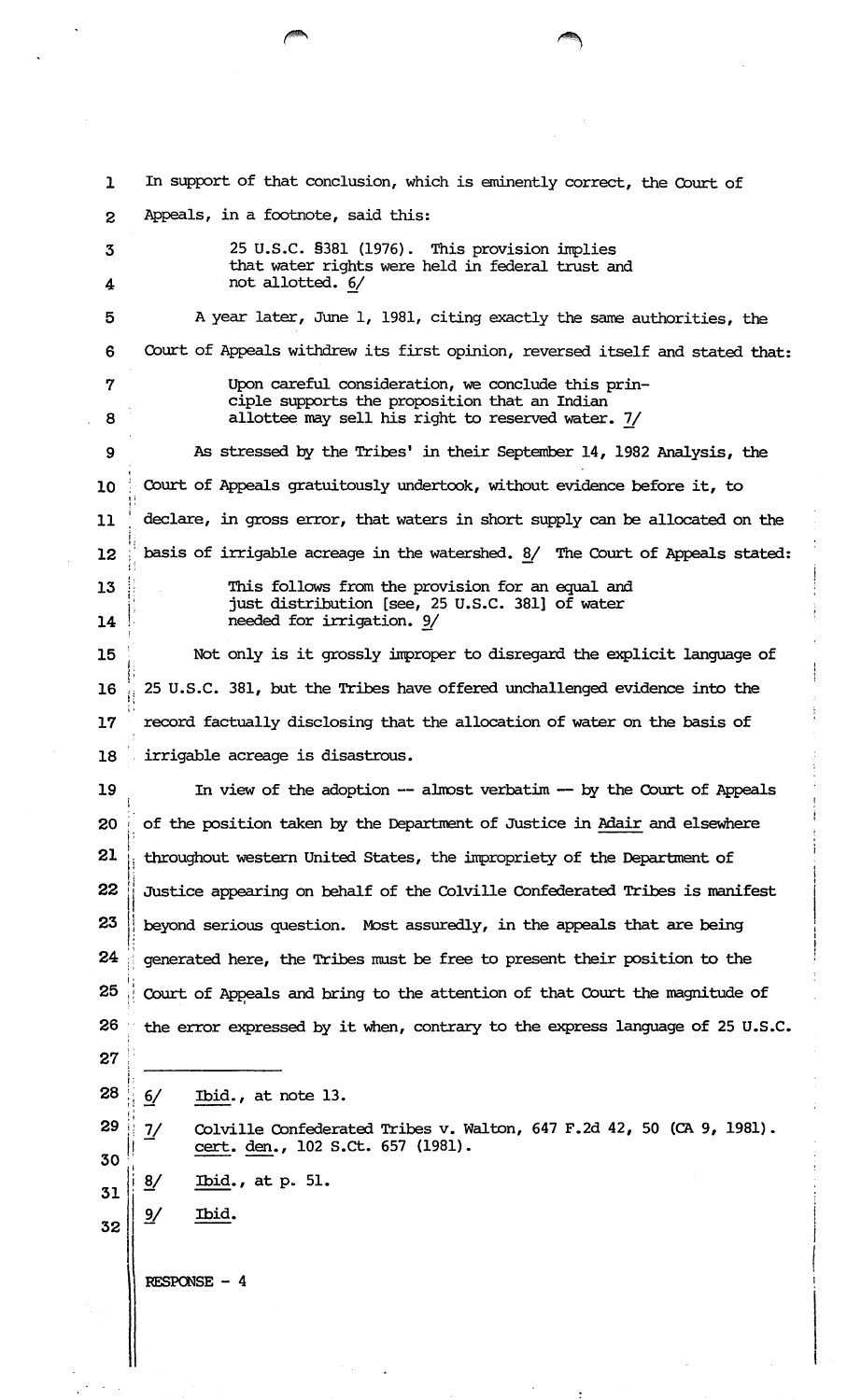$\mathbf{1}$ 381, it declared that Congress had authorized by that statute the transfer of Indian rights to non-Indians. 10/  $\overline{2}$  $\overline{3}$ This Court is deeply involved in the conflicts of interest giving rise to the gravely erroneous conclusions of the Court of Appeals. The on-going 4  $\overline{5}$ issues in the case of Kittitas v. Sunnyside in the Southern Division exempli-

fies the all-encompassing conflicts of interest of the Department of Justice 6 seeking to represent interests that are diametrically opposed one to the other. 7 8 In an historic understatement, the Court of Appeals for the Ninth Circuit. in Adsit said this: 9

10

11 12

19

20

The United States and the Tribes argue that conflicts among these interests would prevent the United States from representing them adequately. When the United States is faced with such a conflict, its representation of Indians is inadequate. 11/

Here, the representation by the Department of Justice is not only inadequate, 13  $14$ it is immoral.

15 Accordingly, the Colville Confederated Tribes pray this Court to grant an order declaring that the Department of Justice does not and cannot repre-16 sent the Tribes in these proceedings and that the Department's actions do not  $17$ bind the Tribes. 18

## TRIBES REJECT PRORATION OF FISHERY RIGHT --JUSTICE DEPARIMENT RAISES NO OBJECTION TO IT

21 In keeping with the aggressive efforts to force proration of short 22 supplies of water upon the Indian tribes with the non-Indians, the Department 23 of Justice apparently accepts that concept in regard to the rights of fishery. 24 Reference respecting the issue is made to the Tribes' Motion for Clarification, 25 dated April 2, 1982, in which the Tribes interposed strenuous objection to 26 this Court's decision to force proration upon the Tribes in regard to their

27 28

 $10/$ 

29

See, September 14, 1982 Colville Confederated Tribes' Factual And Legal Analysis And Proposed Findings Of Fact And Conclusions Of Law, at p. 14, testimony of Charles P. Corke, General Hydrologist & Engineer for the Bureau of Indian Affairs, Department of Interior.

30 31

32

Northern Cheyenne Tribe v. Adsit, et al., 668 F.2d 1080, 1089 (CA 9,  $11/$ 1982), cert. pending. The issue of conflicts of interest does not appear to be presented to the Supreme Court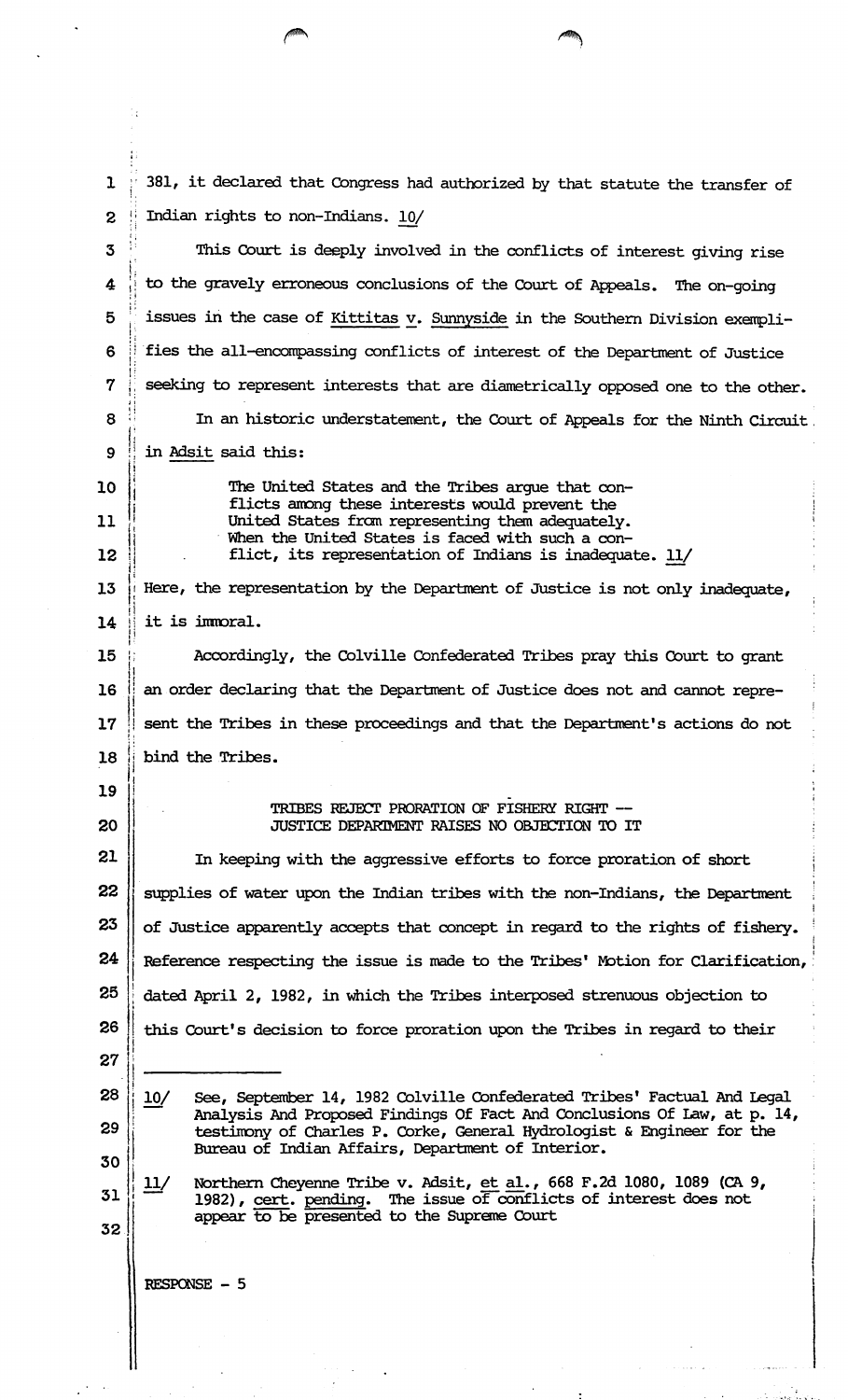| $\mathbf{1}$     | rights of fishery.                                                                                                                                                 |  |
|------------------|--------------------------------------------------------------------------------------------------------------------------------------------------------------------|--|
| $\boldsymbol{2}$ | This Court, in its March 23, 1982 Order, under the heading "Method for                                                                                             |  |
| 3                | Pro Rata Water Distribution," said this -- in plain and serious error:                                                                                             |  |
| 4                | Although the Ninth Circuit did not specify if<br>water for the Lahontan Cutthroat Trout Fishery is                                                                 |  |
| 5                | subject to pro rata reduction in the same manner<br>as the irrigation water, my study of the circuit                                                               |  |
| 6                | opinion leads me to conclude that the fishery<br>water is subject to a rateable reduction. 12/                                                                     |  |
| 7                | Following that statement, this Court set up a hypothetical allocation between                                                                                      |  |
| 8                | the Tribes and the Defendants Waltons. This Court then stated:                                                                                                     |  |
| 9                | Since the Ninth Circuit held that water reserved                                                                                                                   |  |
| 10               | to the Tribe for one purpose may be put to other<br>purposes, the Tribe may apportion the 712.5 acre                                                               |  |
| 11<br>12         | feet for whatever uses it desires. Thus, there<br>would be sufficient water available for operation<br>of the fishery should the Tribe elect to operate            |  |
| 13               | The Tribe's contention that proration of<br>it.<br>fishery water would force closure of the fishery                                                                |  |
| 14               | is baseless. 13/                                                                                                                                                   |  |
| 15               | By their Motion For Clarification And For Other Relief, dated April 2,                                                                                             |  |
| 16               | 1982, the Tribes preserved their objection to the proration of their rights                                                                                        |  |
| 17 <sub>2</sub>  | of fishery. There, the Tribes requested that the matter be disposed of on                                                                                          |  |
| 18               | appeal by reason of the confiscatory nature of the ruling.                                                                                                         |  |
| 19               | The Court of Appeals with specific terminology established the Tribes'                                                                                             |  |
| 20               | rights in these words:                                                                                                                                             |  |
| 21               | The right to water to establish and maintain the<br>Omak Lake Fishery includes the right to sufficient                                                             |  |
| 22               | water to permit natural spawning of the trout.<br>When the Tribe has a vested property right in                                                                    |  |
| 23               | reserved water, it may use it in any lawful manner.<br>As a result, subsequent acts making the historically<br>intended use of the water unnecessary do not divest |  |
| 24               | the Tribe of the right to the water. 14/                                                                                                                           |  |
| 25               | The principle of law is well stated by the Court of Appeals that the                                                                                               |  |
| 26               | Tribes' property rights may not be confiscated for the benefit of Defendants                                                                                       |  |
| 27               |                                                                                                                                                                    |  |
| 28               | See, March 23, 1982 Order, at p. 3, lns. 26-30.<br>12/                                                                                                             |  |
| 29               | Ibid., at p. 4, lns. 4-11. (Emphasis supplied).<br>13/                                                                                                             |  |
| 30               | Colville Confederated Tribes v. Walton, 647 F.2d 42, 48 (CA 9, 1981),<br>14/<br>cert. den., 102 S.Ct. 657 (1981).                                                  |  |
| 31               |                                                                                                                                                                    |  |
| 32               |                                                                                                                                                                    |  |
|                  | RESPONSE - 6                                                                                                                                                       |  |
|                  |                                                                                                                                                                    |  |
|                  |                                                                                                                                                                    |  |
|                  |                                                                                                                                                                    |  |

ŧ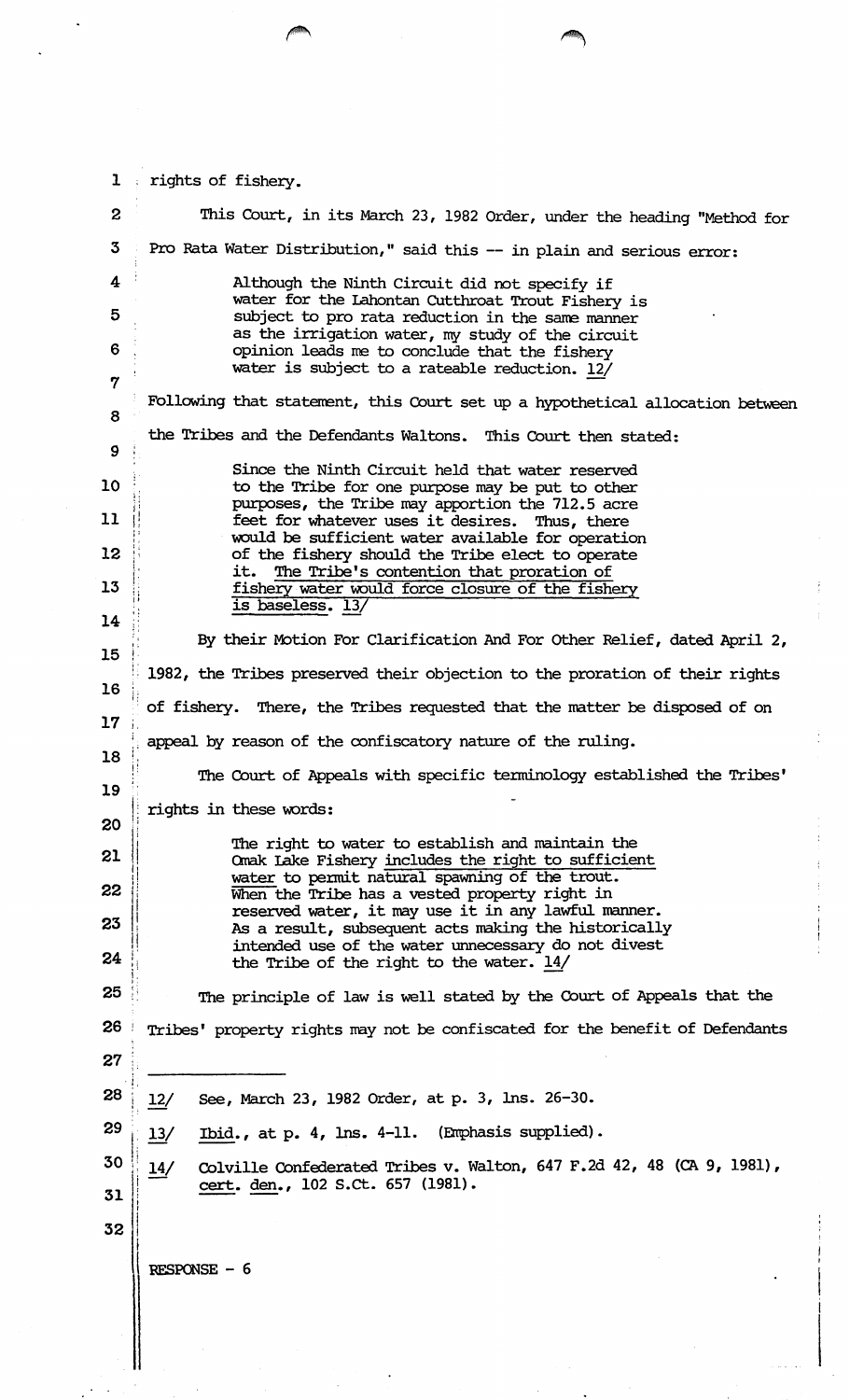1 Waltons. This is a direct quote from that decision: The general rule is that termination or diminution of Indian rights requires express legislation or a clear inference of Congressional intent gleaned from the surrounding circumstances and legislative history. 15/ 2 3 4 5 Congress, nost assuredly, has not declared that the Tribes' rights could be 6 · seized for the Defendants Waltons or that the Tribes would be forced to utilize 7 their agricultural water to maintain the fishery. 8 This Court's finding is clearly erroneous, when it declares that: 9 The Tribe's contention that proration of fishery water would force closure of the fishery is base-10 less. 16/  $11$   $\cdots$  There is not a scintilla of evidence in the record to support such a conclusion. ll  $12$  ; To the contrary, the evidence is explicit that the Defendants Waltons, in 13 : total disregard of the Tribes' rights of fishery, have not only seized the  $;$   $\,$ 14 ; water and destroyed eggs that have been planted in the fishery, but have 15 likewise, by inducing filth into the stream, brought about the destruction 16 of the Lahontan Cutthroat Trout eggs in the bed of No Name Creek within the 17 fishery. 17/ 18 I *t;*  Filth from the Defendants Waltons' cattle and monopolization of all of 19 . the waters of No Name Creek in disregard of the Tribes' rights is the hall- $20$   $\frac{1}{10}$  mark of the arrogant disregard by the Defendants of the Tribes' rights. l' 21 I! The declaration by this Court that the Tribes' assertions are baseless I;  $22~\parallel$  is contrary to fact on two scores: (1) Quantity of water and (2) temperature  $23$  of water. When the Defendants Waltons purposely dried up the fishery, these 1:  $24$  events transpired, as testified to on May 7, 1982, by Dr. David Koch: 25 26. <sup>~</sup>' 27 ' Q • Whnt has been your experience during this period of the operation of the Lahontan CUtthroat Trout Fishery in regard to the quantity of water required... and... the temperature...?  $28$   $\overline{\hspace{1cm}}$ j;  $29 \frac{15}{ }$ l  $30 \frac{16}{ }$  $\begin{array}{|c|c|} \hline 31 & 17 \ \hline \end{array}$ 32 i Ibid., at p. 50. March 23, 1982 Order, at p. 4, lns. 4-11. See, Testinony of Dr. David Koch, Vol. VIII, at p. 1661, Ins. 2-14; p. 1742, lns. 7-17; pp. 1673, et seq.; p. 1681; p. 1686, ln. 12; p. 1692, ln. 19 - p. 1693, ln. 18; p. 1720, ln. 17; p. 1721, ln. 2. RESPONSE - 7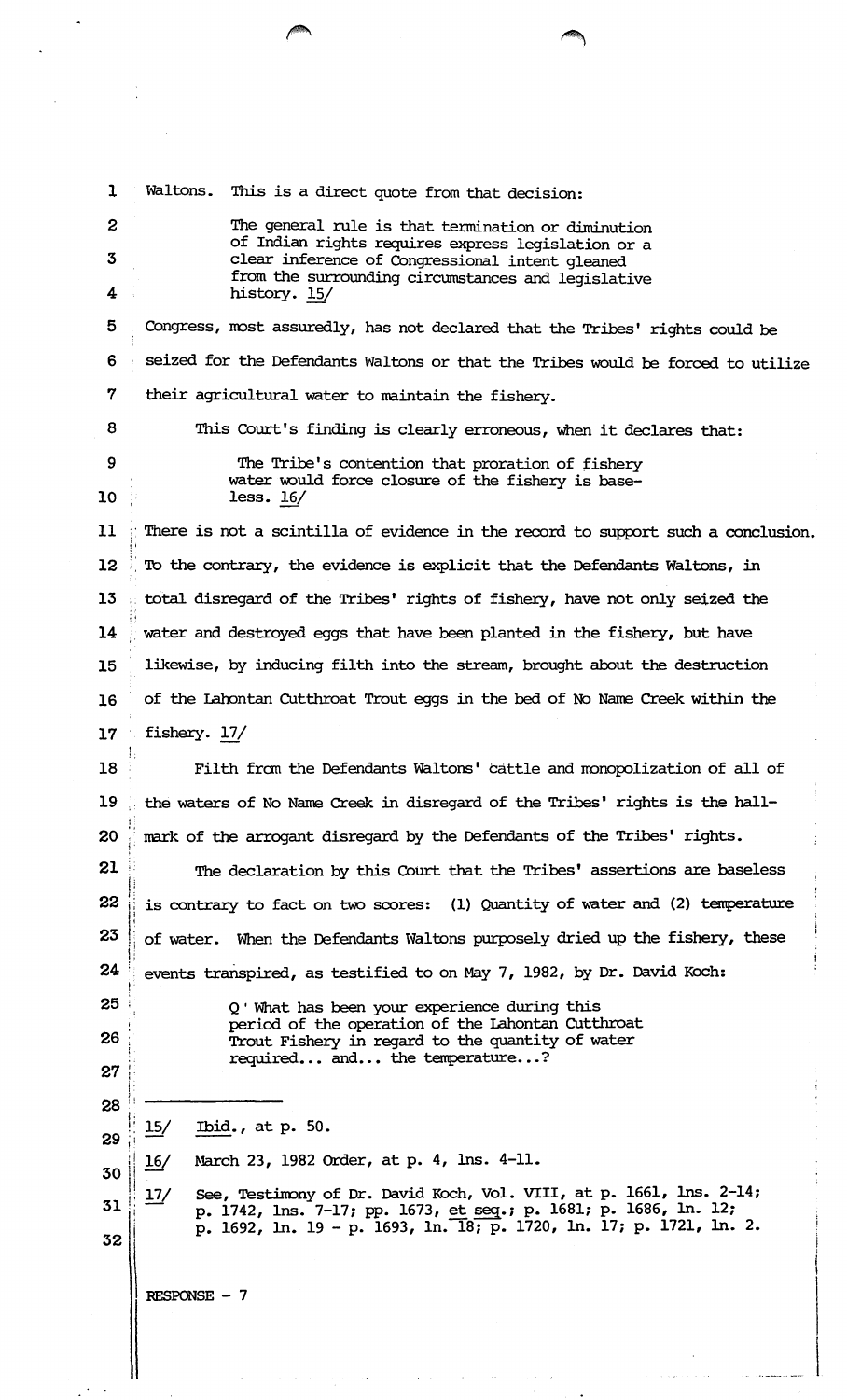A Well, we have conducted egg incubating experiments in the gravels of No Name Creek; one that was prior to the renovation of the artificial spawning channel that was in place and working, and one which was in 1979, and in both events when these experiments were conducted the temperatures, ten days approximately after the initiation of the experiments, Mr. Walton began irrigating upstream and diverted the water, and our temperatures exceeded 60 degrees.

In both cases, in a matter of two days we just about eliminated our eggs that were incubating in the test.

Q Did it eliminate all the eggs?

<sup>A</sup>On the first occasion, yes, it did. On the second occasion, the temperatures exceeded 60 degrees for three days on those ten-day periods, and there was approximately, and I am recollecting now, approximately 20 to 25 percent survival of those eggs at that time. 18/

 $12$ !t If this Court intends, under the circumstances, to allocate rights to 13 : the use of water for the Colville Lahontan Cutthroat Trout Fishery, antecedent 14 to the Tribes having an opportunity to have the matter reviewed by the Court 15 , of Appeals as to the reduction of their rights by proration with the Defendants 16 ; Waltons, the Tribes have no other alternative but to suggest findings at this 17 time. It is observed that the Department of Justice, in its findings, refers 18 only to volume. That is error. As stated above, the issue of temperature is 19 as important as volume of water -- rate of flow.

20 jl Jl 21 22 **23** 24 On that background, the Tribes request the entry of these findings. Not <sup>i</sup> only is it essential that the Tribes have an adjudication as to the volume to which they are entitled for the Colville lahontan CUtthroat Trout Fishery, but it is likewise essential that the finding be on the basis of rate of flow. The following findings are proposed:

1. The Colville Confederated Tribes traditionally relied upon

fishing as a primary source of food. Fishing was likewise of

**25** 26  $27$ 

**28** ll

29

30

32

*i* 

!;

ll

1

 $\mathbf{Z}$ 

4

5

6

7

8

9

 $11$ 

10

,, 'l

 $\frac{1}{2}$ <sup>3</sup>..

religious importance to them.

2. The principal, historic fishing on the Columbia River has been destroyed and the Indians have established replacenent

31 ------- 18/ See, T.R., May 7, 1982, at p. 578, ln. 2- p. 579, ln. 1.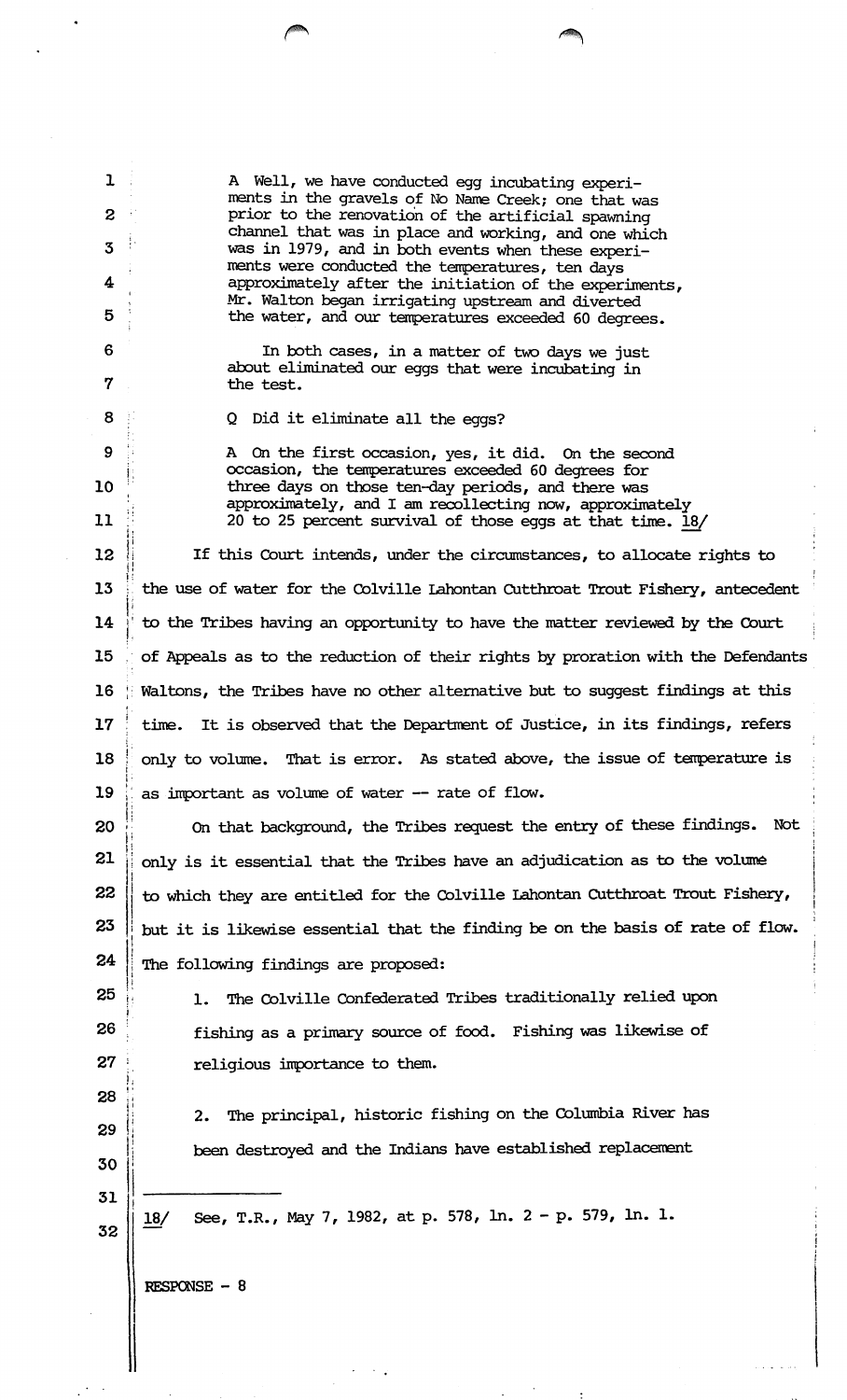fishing grounds in No Name Creek by the introduction into that stream and into Qnak Lake of the lahontan CUtthroat Trout, a non-indigenous fish.

3. To maintain the Colville Lahontan Cutthroat Trout Fishery, the Court finds that it is essential to maintain terrperatures in that fishery below 58 degrees, which is the spawning temperature requirement·.

4. To maintain the spawning temperature, the Court finds that there must be maintained in No Narre Creek at the fishery one and one-half (1.5) cubic feet of flow per second of time from May 1st to June 1st of each spawning season, for a total of 92.2 acre-feet.

5. The Court likewise findings that, for a period from June 1st to July 15th of each spawning season, it is necessary that the rate of flow be maintained at two (2) cubic feet of water per second, for a total in volume of 178.5 acre-feet.

6. The Court additionally finds that, fran July 15th to October 1st of each spawning season, the rate of flow must be one-half (.5) cubic feet per second, for a total of 76.4 acre-feet, with an aggregate total of 347.1 acre-feet annually for 153 days.

## CONCIDSION OF IAW

This  $\stackrel{\text{\scriptsize{c}}}{\text{\scriptsize{ourt}}}$  concludes, as a matter of law, that:

The Colville Confederated Tribes have prior and paranount rights residing in them to maintain the Colville Lahontan CUtthroat Trout Fishery at the flow rate set forth above, for a total of 347.1 acre-feet of water throughout the spawning season.

The Tribes reiterate that they would· prefer to have a ruling from the Court of

RESPONSE- 9

 $\mathbf 1$ ;·  $\ddot{\phantom{a}}$  : I,

 $\mathbf{2}$ 

 $3<sub>o</sub>$ 

4

5

6

7

8 ..

9

**10** 

 $11$ i 1  $\mathfrak{l}$  :

**12** 

13 \

 $14$ 

15 <sup>I</sup>

16 ,,  $\ddot{\phantom{a}}$ I!

**17** jl

**18** 

19

**20** 

21

22

23

24

25

26

 $27$ 

Jl 28

29

30

31 I

32

 $\mathbf{I}$ 

; I. I'

I. !·

1:

 $\mathbf{H}$ 

:i l·

j!

j

 $\left\{ \cdot\right\}$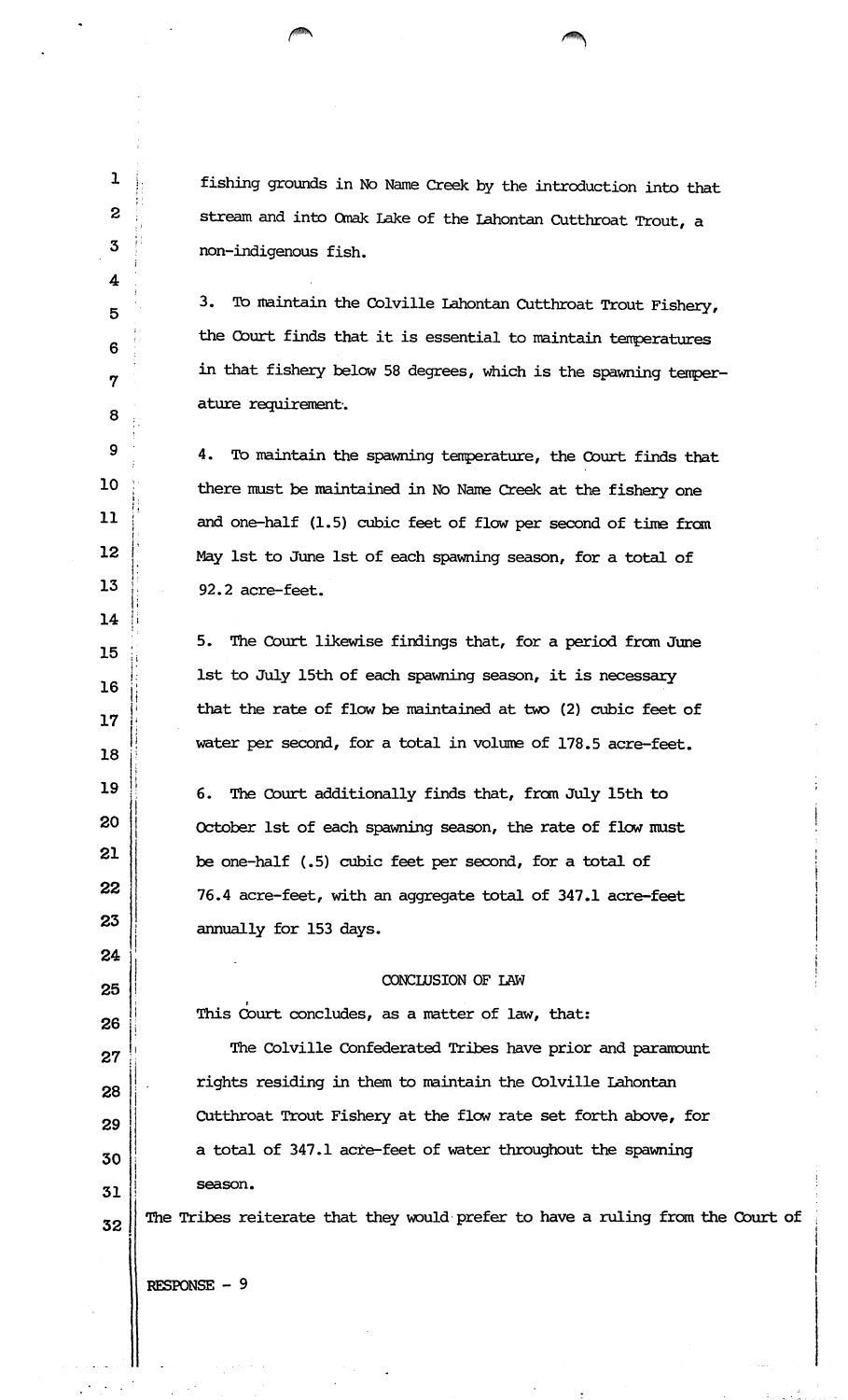1 Appeals prior to any attempt finally to decree that right. However, if this 2 Court intends to proceed to final adjudication respecting that right, antece-3 dent to the ruling on the prorating issue, the Tribes request the adoption of 4 the Findings of Fact and Conclusion of Law, as set forth above. 5 6 7 8 9 10 11 12 13 14 15 THE TRIBES REJECT ALL OF THE FINDINGS OF FACT AND CONCLUSIONS OF LAW PROPOSED BY THE DEPARIMENT OF JUSTICE AND THE PRINCIPLES EXPRESSED IN THE MEMORANDUM IN SUPPORI' The Colville Confederated Tribes request this Court to reject the proposed Findings of Fact and Conclusions of Law submitted by the Department of Justice. It is error for the Department of Justice to state that: At the 1978 trial, the parties stipulated that by 1978 approximately 102 acres had been placed under irrigation by the Defendants. 19/ The Colville Confederated Tribes have never agreed that the Defendants Waltons were irrigating 102 acres. On November 7, 1978, the Colville Confederated Tribes filed their Motion to Amend Findings. There, among other things, the Tribes state: 16 17 18 ° In error, this Court finds that the • \*\*\* Waltons are presently irrigating 105 acres.' (Memorandum<br>Opinion, page 3, lns. 16-18) There is no evidence Opinion, page 3, lns. 16-18) 19 is to support the finding. 20/ *l*   $20$  || The Tribes stress that the only data available disclose that there were a 21  $\parallel$  maximum of 69 acres that were irrigated in 1978. Additionally, the Tribes I 22  $\parallel$  have always stressed that the Defendants Waltons wasted huge quantities of  $\vert$  $23$   $\parallel$  water and that the Defendants unconscionably waste water on their water-logged  $24$  | property.  $\mathbf{I}$  , 25 **Additionally, the Colville Confederated Tribes, in their Motion to** l' !: 26 ; Amend Findings, declared that: 27 28 29 30 31 32  $19/$  $20/$ The Colville Confederated Tribes disagree that they stipulated to the facts as presented in the Appendix to Menorandum Opinion. Moreover, until Department of Justice Findings, p. 4, para. XI, lns. 20-22. November 7, 1978, "Motion To Amend Findings...." at p. 7, lns. 27-29.  $RESPONSE - 10$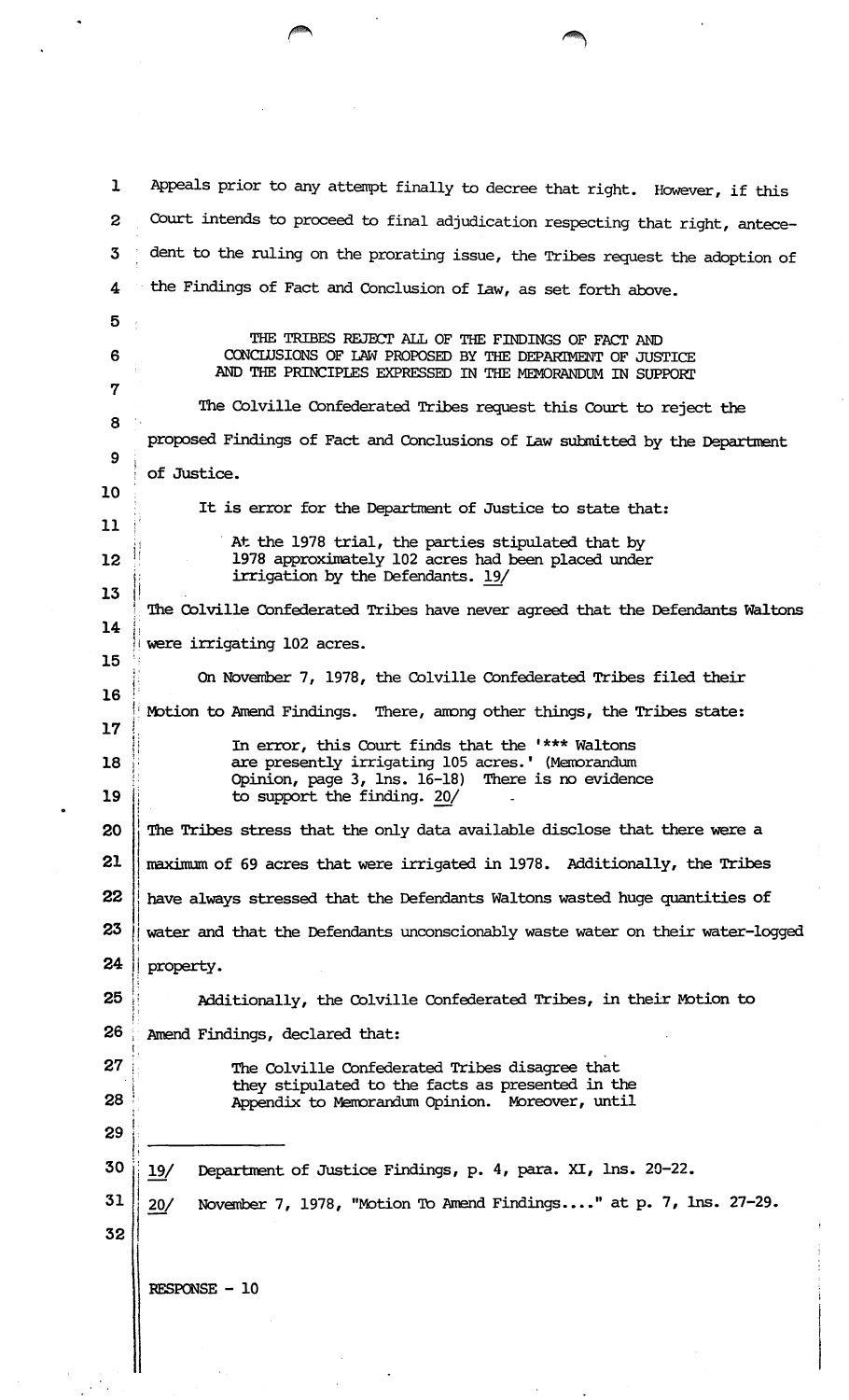| $1 +$            | this Court acts upon the objections to the findings<br>it is impossible to state with certainty the facts                                   |  |
|------------------|---------------------------------------------------------------------------------------------------------------------------------------------|--|
| $\boldsymbol{z}$ | to which the Colvilles can stipulate. 21/                                                                                                   |  |
| $\mathbf{3}$     | Although those objections were specific and definitive, this Court disregarded                                                              |  |
| 4                | the objections, to which reference is made and many others, with the result                                                                 |  |
| 5                | that confusion exists - for example, that "The allotments now owned by the                                                                  |  |
| 6                | Waltons passed out of Indian ownership in 1942." Other objections were made                                                                 |  |
| 7                | in regard to the declaration that there were 32 acres of land irrigated at                                                                  |  |
| 8                | the time title passed to the Defendants Waltons.                                                                                            |  |
| 9                | It is important that the Department of Justice, in serious error, is                                                                        |  |
| 10 <sup>1</sup>  | forcing upon the Tribes not only rejected representation, but likewise totally                                                              |  |
| 11               | inadequate representation, all as set forth in these comments.                                                                              |  |
| 12 <sup>7</sup>  | Additionally, it is error for the Department of Justice to request this                                                                     |  |
| 13               | Court to find that:                                                                                                                         |  |
| 14               | The testimony introduced at trial, although specu-                                                                                          |  |
| 15 <sup>2</sup>  | lative suggested that approximately 105 acres are<br>currently irrigated by the Waltons. 22/                                                |  |
| 16 <sup>1</sup>  | Further, it is error to state that:                                                                                                         |  |
| 17               | The testimony introduced at trial reasonably                                                                                                |  |
| 18               | establishes that approximately 155 to 170 acres<br>contained in former allotment Nos. 525, 3371 and                                         |  |
| 19               | 894 can be irrigated to some extent. 23/                                                                                                    |  |
| 20               | As set forth in the Tribes' Response to the Defendants Waltons' Post-                                                                       |  |
| 21               | Hearing Memorandum, the Defendants Waltons, through gross misrepresentation,                                                                |  |
| 22               | asserted that they had irrigated 155 acres. 24/                                                                                             |  |
| 23               | It is also to be observed that the Department of Justice prepared a                                                                         |  |
| 24               | soil survey utilizing the services of one Harvey from the Bureau of Indian                                                                  |  |
| 25               | The evidence offered in the record by the Colville Confederated<br>Affairs.                                                                 |  |
| 26               | Tribes, all 'as reviewed in the Tribes' Response to the Defendants Waltons,                                                                 |  |
| 27               | filed simultaneously with this Response to the Department of Justice, proves                                                                |  |
| 28               |                                                                                                                                             |  |
| 29               | Ibid., at p. 8, $\ln 11 - 14$ .<br>21/                                                                                                      |  |
| .30              | 22/<br>Department of Justice Findings, p. 5, para. XII, lns. 1-2.                                                                           |  |
| 31               | Ibid., at p. 5, para. XIII, lns. 6-8.<br>$\frac{23}{2}$                                                                                     |  |
| 32               | See, Tribes' Response To Defendants Waltons' Post-Hearing Memorandum,<br>24/<br>dated September 23, 1982, at pp. 5, et seq.; pp. 8, et seq. |  |
|                  | RESPONSE - 11                                                                                                                               |  |

 $\frac{1}{2}$ 

 $\frac{1}{2}$ 

 $\label{eq:2} \frac{1}{2} \int_{\mathbb{R}^3} \frac{1}{\sqrt{2}} \, \mathrm{d} \xi \, \mathrm{d} \xi$ 

 $\ddot{\phantom{0}}$ 

 $\hat{\mathcal{L}}$ 

 $\epsilon$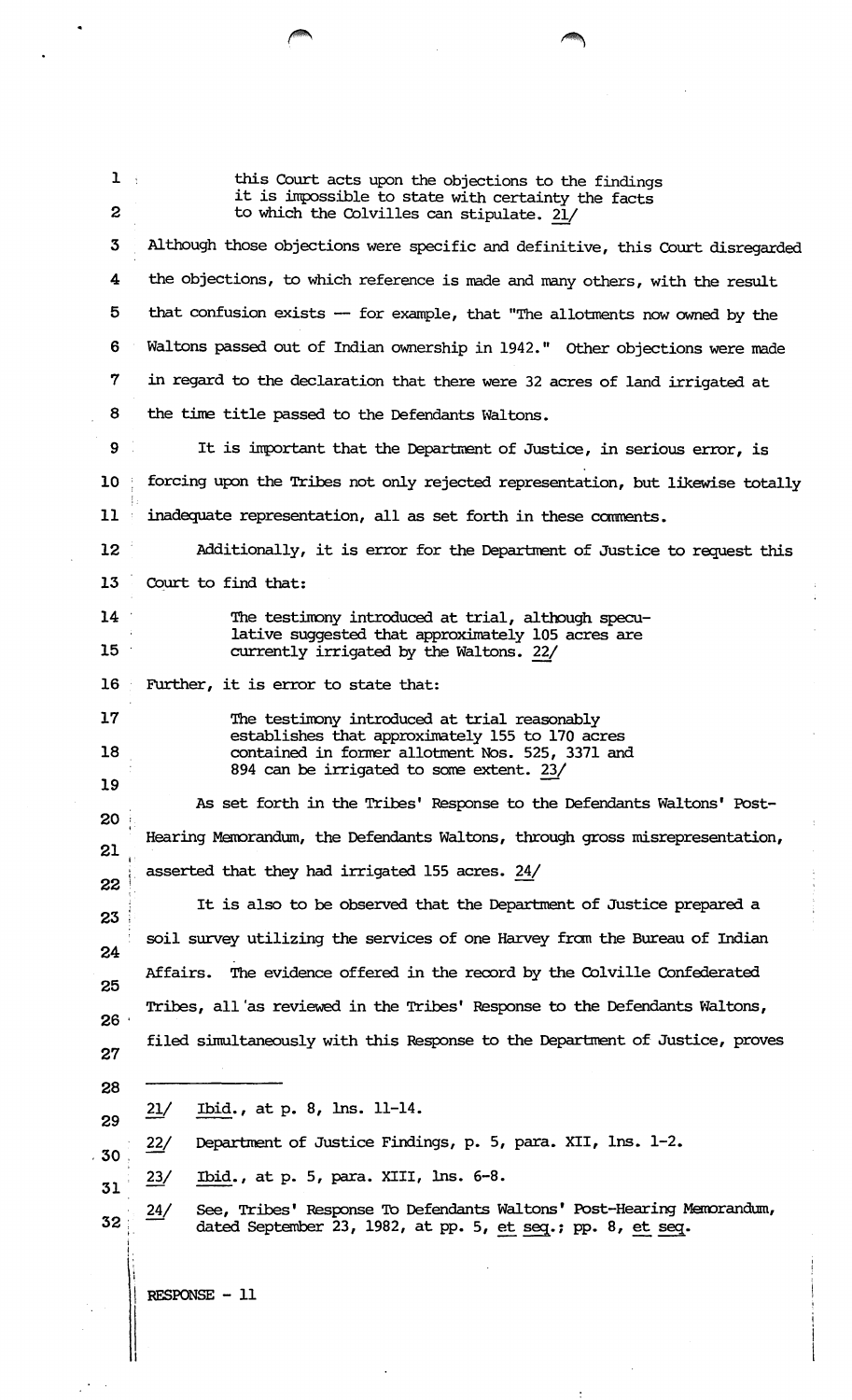1 conclusively that the vast preponderance of the lands in Allotments 2371,

2 894 and 525 is waterlogged and is not irrigable. 25/

3 4 5 6 7 It is unconscionable to saddle the Colville Confederated Tribes not only with the obligation of defending themselves against the State of Washington, which has been forced out of the litigation, and the Defendants Waltons, but likewise to be irreparably damaged by the Department of Justice in these proceedings.

8 9 It is stated in Conclusion of Law III, filed by the Department of Justice, as follows:

10 11 12 13 14 Assuming the initial conveyances of former allotments 525, 894 and 2371 included the allottees' reserved water rights, the Defendants carried the burden of proving (1) the amount of water applied with reasonable diligence to irrigate the former allotments by the original non-Indian purchaser and (2) the amount of such water maintained in continuous use up to 1948, the year the Defendants acquired the fonrer allotments. 26/

15 16 17 18 The Tribes have been informally advised that the word "carried" is an error. The fact remains that the use of the word "carried" in this context constitutes a threat to the Tribes and the Department of Justice should file a correction with this Court.

19 20 21 22  $23<sub>o</sub>$ 24 25 26 27 As in Adair, the Department of Justice, contrary to the law as perceived by the Tribes, supports the concept that Indian allottee's rights are transferable. That conclusion is manifestly the result of the conflicts of interest that pervade all of the Justice Department's activities. The Department of Justice simultaneously purports to represent the Secretary of Interior, who administers largely non-Indian irrigation projects on Indian reservations. Thus it is to the great advantage of the Department of Justice and the Department of Interior to espouse the misconstruction of 25 U.S.C. 381 and award, illegally, rights to non-Indians, all as reviewed above.

28

29

30 •.

31' .. 25/ Ibid., at pp. 10, et seq.<br>26/ Department of Justice Findings, at p. 7, para. III, lns. 1-7.

32